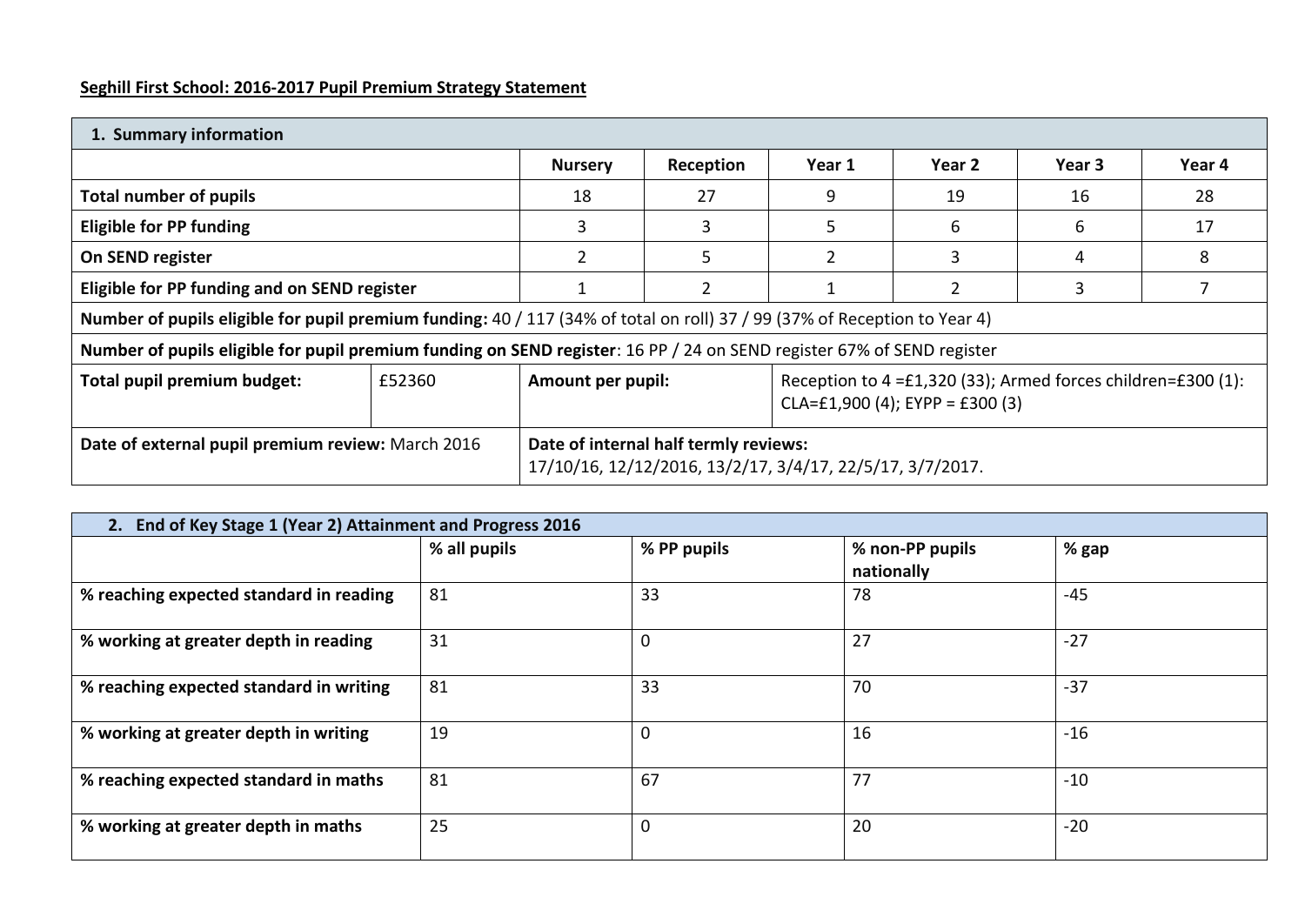| З. | Barriers to future attainment (for pupils eligible for pupil premium funding in 2016-2017)                                                 |  |  |  |  |
|----|--------------------------------------------------------------------------------------------------------------------------------------------|--|--|--|--|
| А. | Poor attendance of disadvantaged children.                                                                                                 |  |  |  |  |
| В. | Next steps marking is developing well, but is not yet of a consistent high standard for all pupil premium children.                        |  |  |  |  |
| C. | An increasing number of children requiring additional speech and language support.                                                         |  |  |  |  |
| D. | An increasing number of pupils are PP and have SEN therefore they require additional support to reach their challenging learning outcomes. |  |  |  |  |

| 4. | Outcomes and success criteria for summer 2017                                                                                                                                                                                                                                                                   |
|----|-----------------------------------------------------------------------------------------------------------------------------------------------------------------------------------------------------------------------------------------------------------------------------------------------------------------|
| А. | Early Years: 72% of the cohort to achieve GLD (18/25) and 67% of pupil premium children to achieve GLD (2/3). The gap between our pupil premium<br>children and others nationally to reduce from 12% to 5% or less (target GLD 72%, PP target GLD 67%, 2016 NA non FSM 72% GLD).                                |
| В. | Year 1 phonics screening: 89% (8/9) of cohort to pass the phonics test and 80% (4/5) of pupil premium children (2016 pass rate was all pupils 86%,<br>71% PP pupils, 81% nationally all pupils and 83% other pupils nationally).                                                                                |
| C. | End of KS1 (Year 2) % of pupil premium pupils to achieve expected standard: Reading all pupils 91%, PP pupils 86% (NA other pupils 78%); writing<br>all pupils 86%, PP pupils 86% (NA other pupils 70%); maths all pupils 86%, PP pupils 86% (NA other pupils 77%).                                             |
| D. | End of KS1 (Year 2) % of pupil premium children working at a higher score/greater depth in reading, writing and maths to improve significantly,<br>so the gap between our pupil premium children and others nationally reduces: 14.3% of PP children working at greater depth in reading, writing<br>and maths. |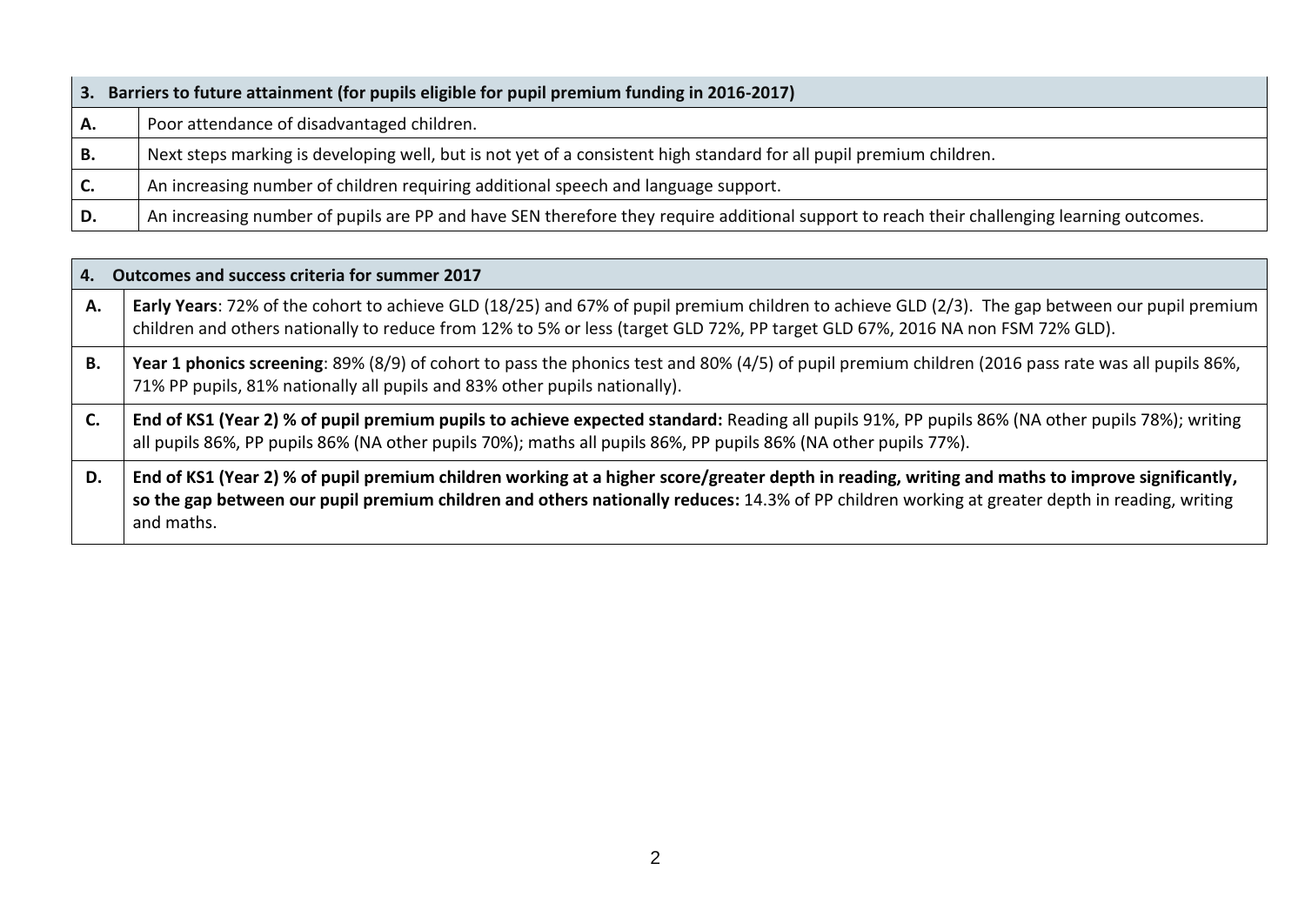| Planned expenditure 2016-2017<br>5.                                                                                                                                                                                                                                                                                                                                                                                                                                                                                                                                |                                                                                                                                                                                                                                                                               |                                                                                                  |                                                                                                                                               |                        |  |
|--------------------------------------------------------------------------------------------------------------------------------------------------------------------------------------------------------------------------------------------------------------------------------------------------------------------------------------------------------------------------------------------------------------------------------------------------------------------------------------------------------------------------------------------------------------------|-------------------------------------------------------------------------------------------------------------------------------------------------------------------------------------------------------------------------------------------------------------------------------|--------------------------------------------------------------------------------------------------|-----------------------------------------------------------------------------------------------------------------------------------------------|------------------------|--|
|                                                                                                                                                                                                                                                                                                                                                                                                                                                                                                                                                                    | 5.1 High quality teaching for all: to improve the percentage of good and outstanding teaching from 67% to 83%.                                                                                                                                                                |                                                                                                  |                                                                                                                                               |                        |  |
| <b>Desired outcome</b>                                                                                                                                                                                                                                                                                                                                                                                                                                                                                                                                             | <b>Actions</b>                                                                                                                                                                                                                                                                | <b>Evidence and rationale</b><br>for this choice?                                                | How will you ensure it is<br>implemented well?                                                                                                | <b>Staff lead</b>      |  |
| Ensure all teachers and<br>teaching assistants have<br>high expectations about<br>the progress and<br>attainment of pupil<br>premium children, so<br>they stretch and<br>challenge them<br>appropriately.                                                                                                                                                                                                                                                                                                                                                          | Revisit pupil premium strategy half termly with all<br>staff in staff meeting.<br>Plan CPD on needs of staff to support pupil premium<br>children.<br>Subject leaders to focus on outcomes of PP children<br>in all lesson observations, work scrutiny and<br>learning walks. | Ofsted said "teaching<br>has not successfully<br>helped disadvantaged<br>pupils to improve".     | HT to QA all monitoring<br>records and cross<br>reference with HT<br>observations and those<br>of external agencies- SIP,<br>PP reviewer etc. | HT and all staff       |  |
| <b>Review and evaluation</b>                                                                                                                                                                                                                                                                                                                                                                                                                                                                                                                                       |                                                                                                                                                                                                                                                                               |                                                                                                  |                                                                                                                                               |                        |  |
| This is an ongoing action and will continue to be until the PP gap is closed.<br>More staff show a clear understanding of their role in terms of PP children, even if they have a comparatively low number of PP children in their class group.<br>Half termly data analysis shows outcomes for PP and non PP children and comparison to other pupils nationally.<br>Due to a stronger focus on pupil outcomes, teaching over time is improving. Teaching that requires improvement has almost been eradicated (evidence<br>monitoring records, SIP visit record). |                                                                                                                                                                                                                                                                               |                                                                                                  |                                                                                                                                               |                        |  |
| <b>Desired outcome</b>                                                                                                                                                                                                                                                                                                                                                                                                                                                                                                                                             | <b>Actions</b>                                                                                                                                                                                                                                                                | <b>Evidence and rationale</b><br>for this choice?                                                | How will you ensure it is<br>implemented well?                                                                                                | <b>Staff lead</b>      |  |
| All teachers and TAs<br>have an appraisal target<br>linked to pupil premium<br>or SEND outcomes.                                                                                                                                                                                                                                                                                                                                                                                                                                                                   | Appraisal targets linked to pupil premium/SEND<br>outcomes agreed by end of October for teachers<br>and November for TAs.<br>All targets analysed through annual governor visit by<br>teaching and learning governor.                                                         | Ofsted said "the quality<br>and effectiveness of<br>support is not as strong<br>in all classes". | HT and appraisal<br>governors to QA.                                                                                                          | HT and appraisal leads |  |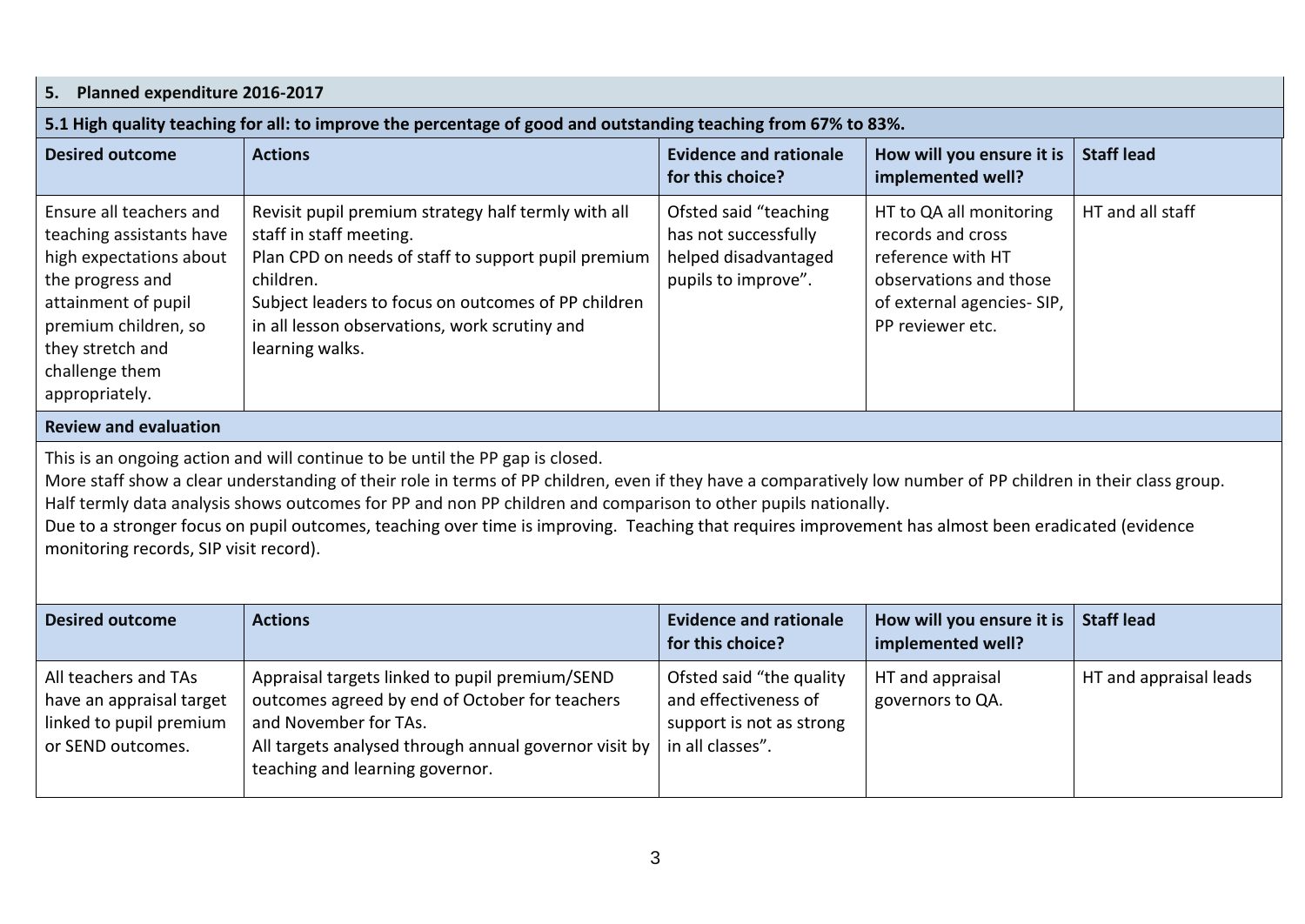## **Review and evaluation**

All appraisal targets set by the end of October 2016 for teachers and November 2017 for TAs.

All targets reviewed through anonymised analysis by ChOG.

Mid-year review dates all included in annual planner and completed by end of March 2017.

| <b>Desired outcome</b>                                                                                                         | <b>Actions</b>                                                                                                                                                                                                                                                                                                                             | <b>Evidence and rationale</b><br>for this choice?                                                                                  | How will you ensure it is<br>implemented well?                                                                                       | <b>Staff lead</b>                |
|--------------------------------------------------------------------------------------------------------------------------------|--------------------------------------------------------------------------------------------------------------------------------------------------------------------------------------------------------------------------------------------------------------------------------------------------------------------------------------------|------------------------------------------------------------------------------------------------------------------------------------|--------------------------------------------------------------------------------------------------------------------------------------|----------------------------------|
| Improve the quality of<br>marking so it impacts<br>strongly on the<br>attainment and progress<br>of pupil premium<br>children. | Review marking and feedback policy.<br>Teachers mark the work of pupil premium /SEND<br>children first and in greater detail so children know<br>how to improve their work.                                                                                                                                                                | Marking and feedback is<br>more effective in some<br>year groups than others<br>in improving pupil<br>performance and<br>outcomes. | Half termly book<br>scrutinies.<br>Focus of governor visit.                                                                          | All teachers<br>HT and SLT to QA |
| <b>Review and evaluation</b>                                                                                                   |                                                                                                                                                                                                                                                                                                                                            |                                                                                                                                    |                                                                                                                                      |                                  |
|                                                                                                                                | This is an ongoing action and will continue to be until the PP gap is closed.<br>Most staff show a consistent application of the marking and feedback policy and this is impacting on outcomes for all pupils and PP pupils.<br>Good practice is being shared and some staff are receiving further guidance to develop next steps marking. |                                                                                                                                    |                                                                                                                                      |                                  |
| <b>Desired outcome</b>                                                                                                         | <b>Actions</b>                                                                                                                                                                                                                                                                                                                             | <b>Evidence and rationale</b><br>for this choice?                                                                                  | How will you ensure it is<br>implemented well?                                                                                       | <b>Staff lead</b>                |
| To ensure<br>misconceptions in<br>lessons are quickly<br>addressed.                                                            | Address children's misconceptions within lessons or<br>later in the day through feedback and marking.                                                                                                                                                                                                                                      | Ofsted said "in<br>mathematics lessons,<br>some staff miss<br>opportunities to correct<br>misconceptions<br>promptly enough"       | Learning walks and book<br>scrutinies to ensure<br>marking addresses<br>misconceptions and next<br>steps, moving the<br>learning on. | All staff<br>HT and SLT to QA    |
| <b>Review and evaluation</b>                                                                                                   |                                                                                                                                                                                                                                                                                                                                            |                                                                                                                                    |                                                                                                                                      |                                  |
| report.                                                                                                                        | Monitoring records show that misconceptions are dealt with promptly and often used as teaching points in mini plenaries. Evidence- monitoring records, SIP visit                                                                                                                                                                           |                                                                                                                                    |                                                                                                                                      |                                  |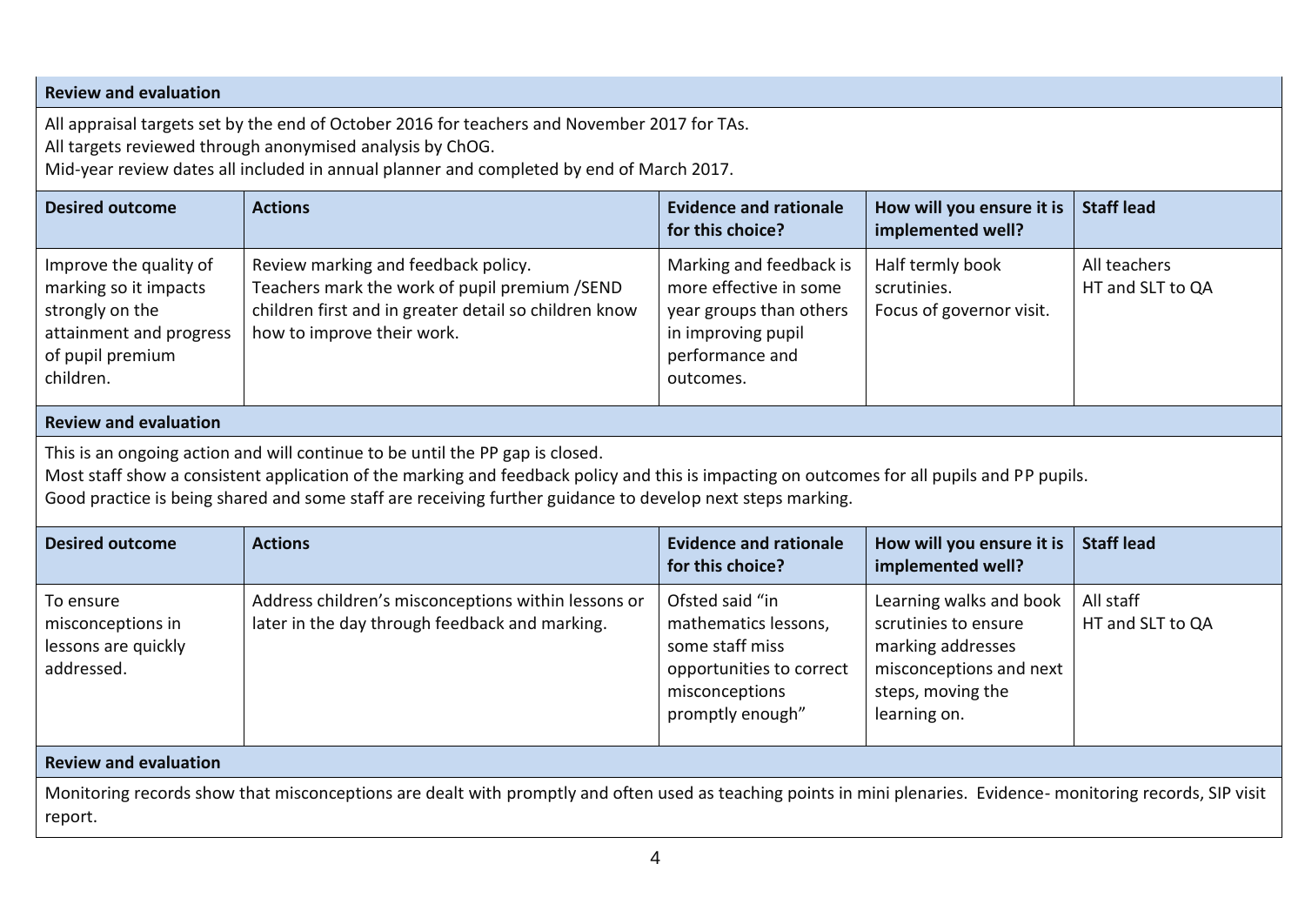| 5.2 Targeted support for pupil premium children.                                                                                                                                                                                                                                                                                                                                                                                                                                                                                                                                                               |                                                                                                                                                               |                                                                                                            |                                                                                                                                                                       |                                     |  |
|----------------------------------------------------------------------------------------------------------------------------------------------------------------------------------------------------------------------------------------------------------------------------------------------------------------------------------------------------------------------------------------------------------------------------------------------------------------------------------------------------------------------------------------------------------------------------------------------------------------|---------------------------------------------------------------------------------------------------------------------------------------------------------------|------------------------------------------------------------------------------------------------------------|-----------------------------------------------------------------------------------------------------------------------------------------------------------------------|-------------------------------------|--|
| <b>Desired outcome</b>                                                                                                                                                                                                                                                                                                                                                                                                                                                                                                                                                                                         | <b>Actions</b>                                                                                                                                                | <b>Evidence and rationale</b><br>for this choice?                                                          | How will you ensure it is<br>implemented well?                                                                                                                        | <b>Staff lead</b>                   |  |
| Improve outcomes so<br>67% PP children<br>achieving GLD.                                                                                                                                                                                                                                                                                                                                                                                                                                                                                                                                                       | Upskill EY lead through CPD.<br>Disseminate to all EY staff.<br>EY lead to visit other outstanding settings and liaise<br>with NCC EY consultant for support. | Gap between % PP GLD<br>and % other pupils<br>nationally in 2016 and<br>previous years.                    | Monitoring pupil<br>progress half termly<br>through pupil progress<br>meeting, data analysis<br>and learning walks.                                                   | <b>SM</b>                           |  |
| <b>Review and evaluation</b>                                                                                                                                                                                                                                                                                                                                                                                                                                                                                                                                                                                   |                                                                                                                                                               |                                                                                                            |                                                                                                                                                                       |                                     |  |
| 2 children in EY entitled to PP funding. Not on track to achieve GLD end of autumn A 2016. Both on SEND register.<br>Now 4 PP children end of autumn B 2016. Same PP children not on track to achieve GLD. Two additional children now PP-1 x NPP to PP; 1 x new admit.<br>Additional support provided and two children now on track to achieve GLD.<br>End of summer A 2 out of 4 PP children on track to achieve GLD-1 x PP, 1 x PP and SEND. 2 out of 4 PP children not on track to achieve GLD.                                                                                                            |                                                                                                                                                               |                                                                                                            |                                                                                                                                                                       |                                     |  |
| <b>Desired outcome</b>                                                                                                                                                                                                                                                                                                                                                                                                                                                                                                                                                                                         | <b>Actions</b>                                                                                                                                                | <b>Evidence and rationale</b><br>for this choice?                                                          | How will you ensure it is<br>implemented well?                                                                                                                        | <b>Staff lead</b>                   |  |
| 80% of pupil premium<br>children (4/5) to pass the<br>phonics screening test in<br>2017 (89% of all pupils<br>$8/9$ ).                                                                                                                                                                                                                                                                                                                                                                                                                                                                                         | Small sized groups for daily RWI intervention.<br>Additional daily reading opportunities provided.<br>Focus for reading champions.                            | To ensure phonics<br>knowledge is embedded<br>to increase chances of<br>success in reading and<br>writing. | Check that pupil<br>premium children know<br>their phase 1/2/3/4<br>phonics and can apply<br>them confidently. PK to<br>monitor and change RWI<br>groups half termly. | Year 1 teacher & English<br>Lead PK |  |
| <b>Review and evaluation</b>                                                                                                                                                                                                                                                                                                                                                                                                                                                                                                                                                                                   |                                                                                                                                                               |                                                                                                            |                                                                                                                                                                       |                                     |  |
| Only one child will still need to receive daily RWI intervention after Easter due to impact of this intervention on other PP children.<br>RWI groups changed end of spring B. All Year 1 children now taught by EO/SW, with RWI intervention from AM.<br>End of spring B 2017 80% of pupil premium children are on track to pass the phonics screening check. Meet with mum of this child again to review progress and<br>provide further guidance to support and boost learning at home.<br>End of summer B 4/5 PP children pass the phonics screening test and 90% of all pupils 9/10 (new admit June 2017). |                                                                                                                                                               |                                                                                                            |                                                                                                                                                                       |                                     |  |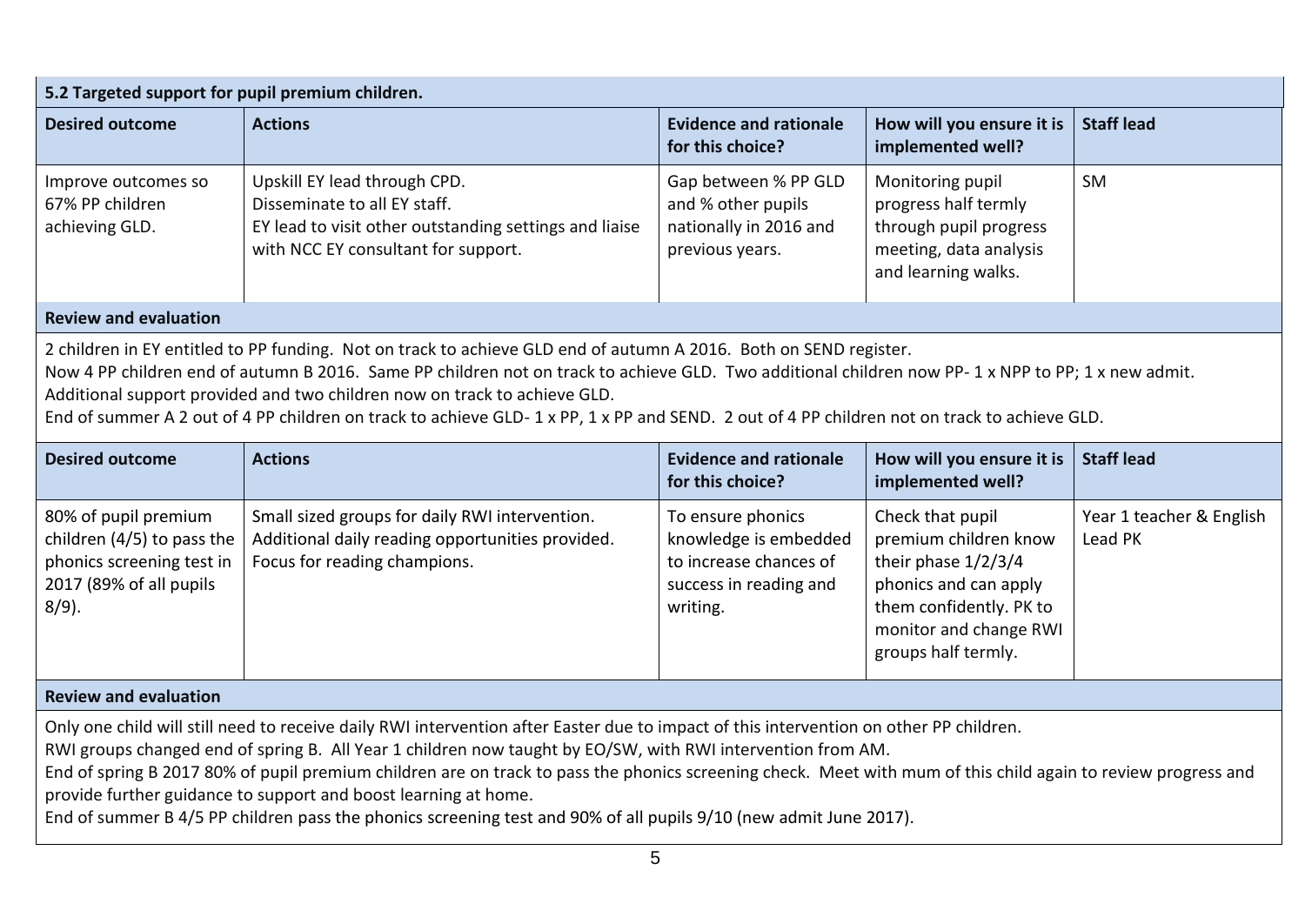| <b>Desired outcome</b>                                                                                                | <b>Actions</b>                                                                                                                                                                            | <b>Evidence and rationale</b><br>for this choice?                                               | How will you ensure it is<br>implemented well?                                                                      | <b>Staff lead</b> |
|-----------------------------------------------------------------------------------------------------------------------|-------------------------------------------------------------------------------------------------------------------------------------------------------------------------------------------|-------------------------------------------------------------------------------------------------|---------------------------------------------------------------------------------------------------------------------|-------------------|
| End of key stage 1<br>results are above NA for<br>all pupils and PP pupils<br>compared to other<br>pupils nationally. | Organise staff timetables to ensure the focus of<br>support is PP pupils.<br>Continue to improve targeted support via "First"<br>Class Numbers", RWI, in class and withdrawal<br>support. | Pupil premium outcomes<br>at KS1 are too low and<br>below the average for<br>others nationally. | Monitoring pupil<br>progress half termly<br>through pupil progress<br>meeting, data analysis<br>and learning walks. | HT and all staff  |

#### **Review and evaluation**

Spring B 2017 headlines-

Year 2 all pupils working at the secure+ level is reading 74%, writing 68% and maths 84%.

Outcomes for PP children still cause concern- PP reading 50%, PP writing 33% and PP maths 67%. Targets for PP pupils to achieve secure+ by the end of the year are challenging- reading 83%, writing 83% and maths 83%;

2 out of 6 PP pupils are also SEND. Their outcomes cause concern. 0% PP SEND secure+ reading; 0% PP SEND secure+ writing; 50% PP SEND secure+ maths. 4 out of 6 PP pupils who are non-SEND. Their outcomes are much better- 75% PP non-SEND secure+ reading; 50% PP non-SEND secure+ writing; 75% PP non-SEND secure+ maths. One PP and SEND child has been permanently excluded. See end of year data report.

| Desired outcome                                                                                 | <b>Actions</b>                                                                                                                                                                                                                                                    | <b>Evidence and rationale</b><br>for this choice?                                                                                           | How will you ensure it is<br>implemented well? | <b>Staff lead</b>   |
|-------------------------------------------------------------------------------------------------|-------------------------------------------------------------------------------------------------------------------------------------------------------------------------------------------------------------------------------------------------------------------|---------------------------------------------------------------------------------------------------------------------------------------------|------------------------------------------------|---------------------|
| Improve self-esteem and<br>engagement of PP pupils<br>through introduction of<br>homework club. | Analyse homework records and identify PP children<br>to be invited to homework club.<br>Introduce weekly homework club for invited PP<br>pupils where learning is supported by teachers.<br>Provide children with a snack and a drink for<br>completion of tasks. | Records show that the<br>majority of children who<br>fail to complete<br>homework tasks or get<br>support with homework<br>are PP children. | QA by HT.                                      | HT and all teachers |
| <b>Review and evaluation</b>                                                                    |                                                                                                                                                                                                                                                                   |                                                                                                                                             |                                                |                     |

64% 9/14 of those PP children invited to attend homework club attend every week. Tasks are completed with the support of a teacher. Self-esteem is raised and rewards are given due to the completion of homework tasks.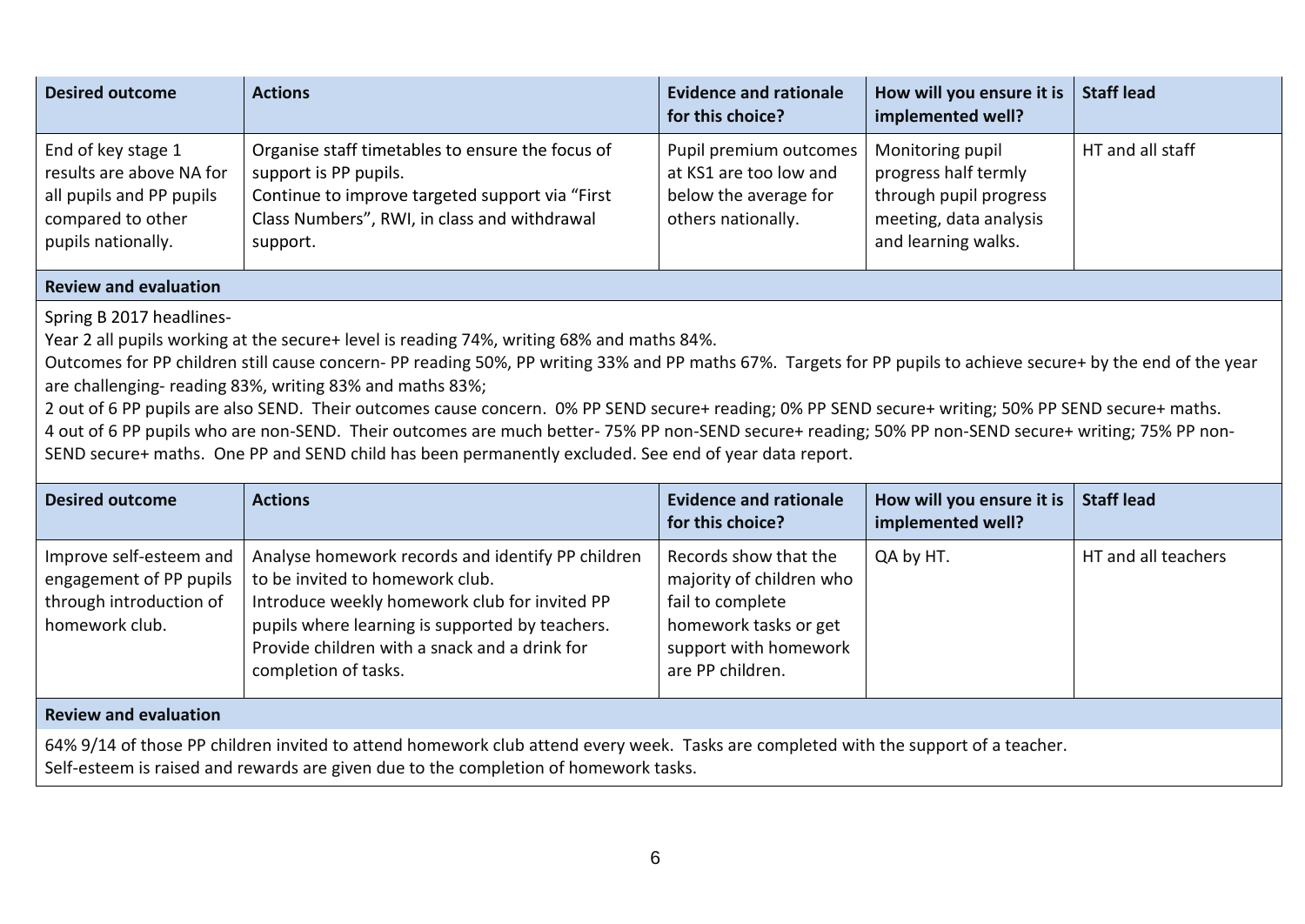| Other approaches to raise the attainment and progress of pupil premium children.<br>6. |                                                                                                                                                                                                                                                                                                                                                                                                                                                                                                                                   |                                                                                                                                                                                                                    |                                                                                                                                                                                                    |                   |  |  |
|----------------------------------------------------------------------------------------|-----------------------------------------------------------------------------------------------------------------------------------------------------------------------------------------------------------------------------------------------------------------------------------------------------------------------------------------------------------------------------------------------------------------------------------------------------------------------------------------------------------------------------------|--------------------------------------------------------------------------------------------------------------------------------------------------------------------------------------------------------------------|----------------------------------------------------------------------------------------------------------------------------------------------------------------------------------------------------|-------------------|--|--|
| <b>Desired outcome</b>                                                                 | <b>Actions</b>                                                                                                                                                                                                                                                                                                                                                                                                                                                                                                                    | <b>Evidence and rationale</b><br>for this choice?                                                                                                                                                                  | How will you ensure it is<br>implemented well?                                                                                                                                                     | <b>Staff lead</b> |  |  |
| Attendance of all pupils<br>and PP pupils is at least<br>in line with NA.              | Weekly attendance figures published outside each<br>classroom.<br>League table for class attendance updated weekly<br>and focus for assembly every Monday.<br>Issue NAA letters following unauthorised absence<br>and attendance approaching 93%.<br>Send praise postcards for improved PP pupils'<br>attendance.<br>Half termly certificates for bronze, silver, gold and<br>platinum attendance.<br>Referral to EWO as per NCC policy.<br>Office manager to inform TC on the first day of<br>every absence for all PP children. | Ofsted said "while"<br>frequent absences<br>hinder the progress of<br>disadvantaged pupils,<br>not enough support is<br>offered for these pupils<br>to catch up, and gaps in<br>their learning are<br>compounded". | Fortnightly attendance<br>review meetings with<br>EWO.<br>Half termly attendance<br>report to E4L committee<br>and termly update for<br>full governing body.<br>Governor visit report<br>02.02.17. | HT and all staff  |  |  |

# **Review and evaluation**

This is an ongoing action and will continue to be until the PP gap is closed. Attendance of PP pupils continues to be a cause of concern. Parents are less engaged with their child's learning and the impact of frequent absences.

|                | % absence all | % absence PP | % absence other | 2016 NA %       | % persistent absence                   | 2016 NA %          |
|----------------|---------------|--------------|-----------------|-----------------|----------------------------------------|--------------------|
|                | pupils        | children     | children        | absence         |                                        | persistent absence |
| Autumn A 2016  | 4.6           | 5.8          | 4.0             | 3.9 based on    | 11.9 (12 children, 6 x PP, 6 x other)  | 8.8% based on      |
| Autumn B 2016  | 5.1           | 7.1          | 3.9             | autumn 2015     | 7.9 (8 children, 5 x PP, 3 x other)    | autumn 2015 and    |
| Autumn 2016    | 4.8           | 6.2          | 4.0             | and spring 2016 | 5.0 (5 children, 3 x PP, 2 x other)    | spring 2016        |
| Spring A 2017  | 5.0(95%)      | 6.2(93.8%)   | 4.2 (95.8%)     |                 | 6.9 (7 children, 3 x PP, 4 x other)    |                    |
| Spring B 2017* | 4.9 (95.1%)   | 5.2 (94.8%)  | 4.7 (95.3%)     |                 | 7.1 (7 children, 3 x PP, 4 x other)    |                    |
| Summer A 2017  | 4.8 (95.2%)   | 4.5 (95.5%)  | $4.9(95.1\%)$   |                 | 13.1 (13 children, 4 x PP, 9 x other)  |                    |
| Summer B 2017  | 4.8 (95.2%)   | 5.1 (94.9%)  | 4.7 (95.3%)     |                 | 13.7 (13 children, 3 x PP, 10 x other) |                    |
| All year       | 4.7 (95.3%)   | 5.5 (94.5%)  | 4.2 (95.8%)     |                 | 8.3 (8 children, 5 x PP, 3 x other)    |                    |

Absence rates for PP children are higher than for other pupils every half term and in total. Rates of absence and persistent absence are both above 2016 NA. \*Spring B 2017 figures do not include 1 child, now PEx. In 4 out of 6 half terms, more "other pupils" are PA than PP pupils.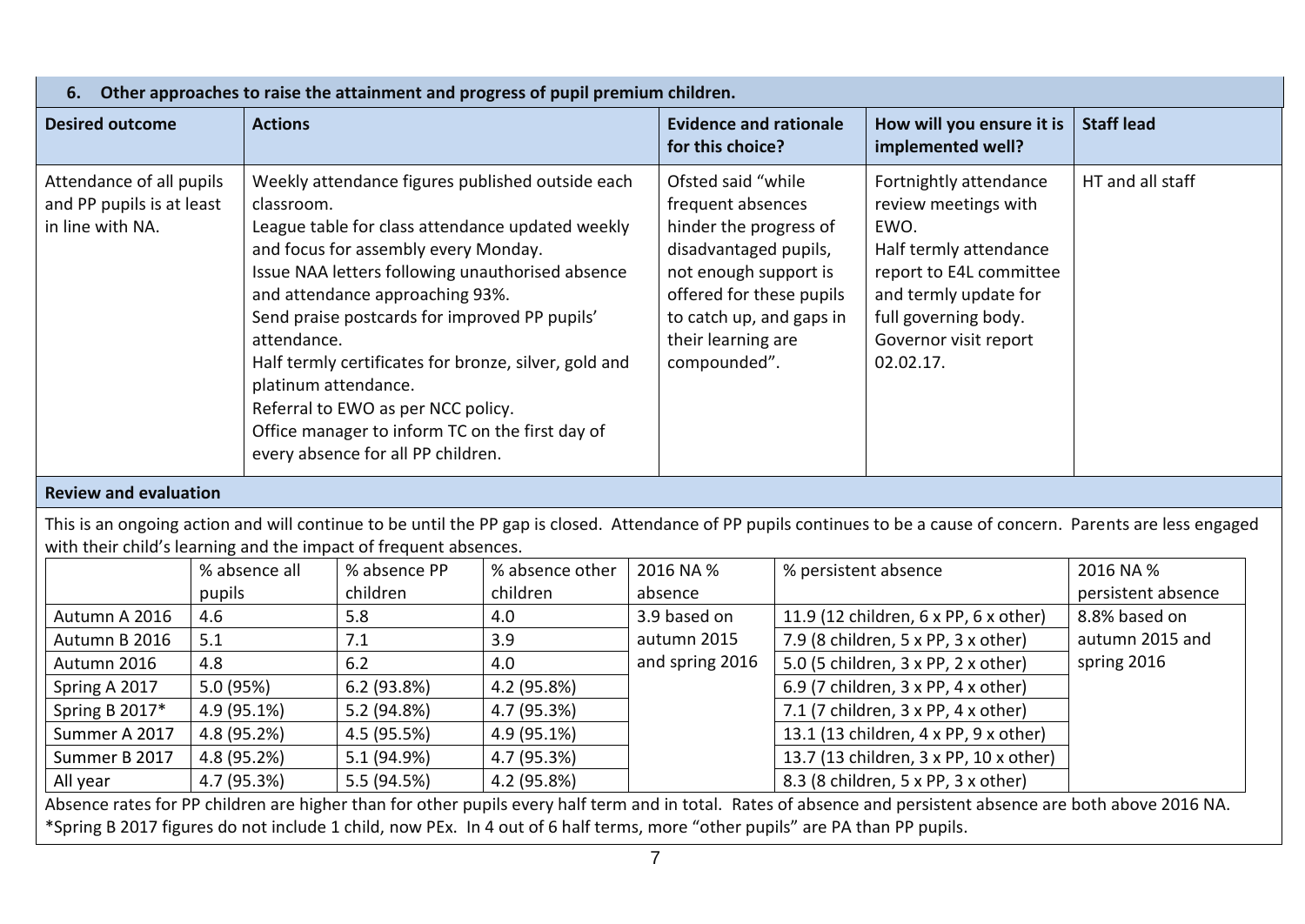| 7. Review of expenditure for 2016 - 2017                                                                                                                                       |                                                                                                                                                                                                                                                                 |                                                                                                                           |  |  |  |
|--------------------------------------------------------------------------------------------------------------------------------------------------------------------------------|-----------------------------------------------------------------------------------------------------------------------------------------------------------------------------------------------------------------------------------------------------------------|---------------------------------------------------------------------------------------------------------------------------|--|--|--|
|                                                                                                                                                                                | 7.1 Quality of teaching for all: to improve the percentage of good and outstanding teaching.                                                                                                                                                                    |                                                                                                                           |  |  |  |
| <b>Desired outcome</b>                                                                                                                                                         | <b>Estimated impact:</b> Did you meet the success criteria? Include impact<br>on pupils not eligible for PP, if appropriate.                                                                                                                                    | <b>Lessons learned</b><br>(and whether you will continue with this<br>approach)                                           |  |  |  |
| Ensure all teachers and teaching<br>assistants have high expectations<br>about the progress and attainment<br>of pupil premium children, so they<br>stretch and challenge them | Due to a stronger focus on pupil outcomes, teaching over time is<br>improving. Teaching that requires improvement has almost been<br>eradicated (evidence monitoring records, SIP visit record).                                                                | Use of coloured dots on pupils books to identify<br>groups of PP, SEND and HA pupils has helped staff<br>to focus on      |  |  |  |
| All teachers and TAs have an<br>appraisal target linked to pupil<br>premium or SEND outcomes.                                                                                  | Appraisal targets linked to pupil premium/SEND outcomes agreed for<br>teachers and TAs.<br>See section 7.2 for outcomes for PP children.                                                                                                                        | All teachers and TAs will have an appraisal target<br>linked to pupil premium or SEND outcomes again<br>in 2017 - 2018.   |  |  |  |
| Improve the quality of marking so it<br>impacts strongly on the attainment<br>and progress of pupil premium<br>children.                                                       | Most staff show a consistent application of the marking and feedback<br>policy and this is impacting on outcomes for all pupils and PP pupils.<br>Good practice is being shared and some staff are receiving further<br>guidance to develop next steps marking. | This will always be part of quality first teaching<br>and does need to be part of planned actions again<br>for next year. |  |  |  |
| To ensure misconceptions in lessons<br>are quickly addressed.                                                                                                                  | Monitoring records show that misconceptions are dealt with promptly<br>and often used as teaching points in mini plenaries. Evidence-<br>monitoring records, SIP visit report.                                                                                  | This will always be part of quality first teaching<br>but does not need to be part of next year's<br>planned actions.     |  |  |  |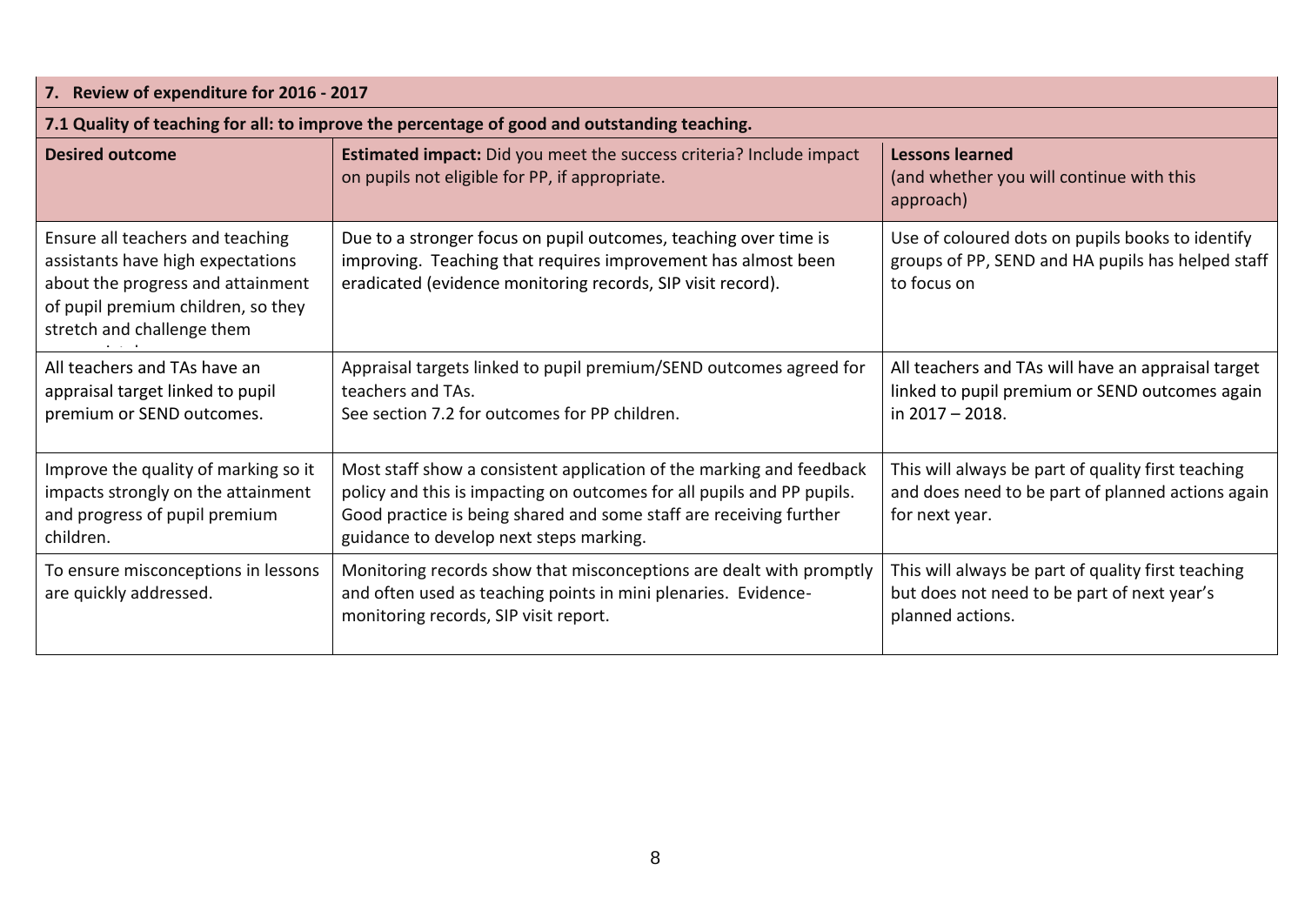| 7.2 Targeted support for pupil premium children.                                                                |                                                                                                                                                                                                                                                                                                                                 |                                                                                                                                                                                                                |  |  |
|-----------------------------------------------------------------------------------------------------------------|---------------------------------------------------------------------------------------------------------------------------------------------------------------------------------------------------------------------------------------------------------------------------------------------------------------------------------|----------------------------------------------------------------------------------------------------------------------------------------------------------------------------------------------------------------|--|--|
| <b>Desired outcome</b>                                                                                          | <b>Estimated impact:</b> Did you meet the success criteria? Include impact<br>on pupils not eligible for PP, if appropriate.                                                                                                                                                                                                    | <b>Lessons learned</b><br>(and whether you will continue with this<br>approach)                                                                                                                                |  |  |
| Improve outcomes so 67% PP<br>children achieving GLD.                                                           | Diminishing the difference will continue to be a<br>Target was based on 2 out of 3 PP children achieving GLD. Two PP<br>children did achieve GLD. One new PP child joined school. Although 2<br>key priority area for us.<br>PP children did achieve GLD this does not equate to 67% due to the<br>increase in PP numbers.      |                                                                                                                                                                                                                |  |  |
| 80% of pupil premium children (4/5)<br>to pass the phonics screening test in<br>2017 (89% of all pupils 8/9).   | Target was based on 4 out of 5 PP children passing the phonics<br>screening test and this was achieved.<br>Target was also based on 8 out of 9 children passing the phonics<br>screening test. 9 out of 10 children or 90% passed the phonics<br>screening test. One new admit June 2017.                                       | Diminishing the difference will continue to be a<br>key priority area for us.                                                                                                                                  |  |  |
| End of key stage 1 results are above<br>NA for all pupils and PP pupils<br>compared to other pupils nationally. | All pupils reading 84%; NA 76% +8%<br>PP reading 67%; other pupils NA 78% - 11% (less than one pupil)<br>All pupils writing 79%; NA 68% +11%<br>PP writing 50%; other pupils NA 71% -21% (slightly more than one<br>pupil)<br>All pupils maths 84%; NA 75% +9%<br>PP maths 67%; other pupils NA 78% - 11% (less than one pupil) | Each pupil equates to 17% so it is crucial to<br>contextualise the information. An 11% gap<br>equates to less than one child. Diminishing the<br>difference will continue to be a key priority area<br>for us. |  |  |
| Improve self-esteem and<br>engagement of PP pupils through<br>introduction of homework club.                    | Pupil surveys shows children enjoy attending homework club and<br>getting help to do their homework. They say that this better than<br>having to stay in at playtimes and lunchtimes to do homework.                                                                                                                            | Homework club for PP children will continue in<br>$2017 - 2018.$                                                                                                                                               |  |  |